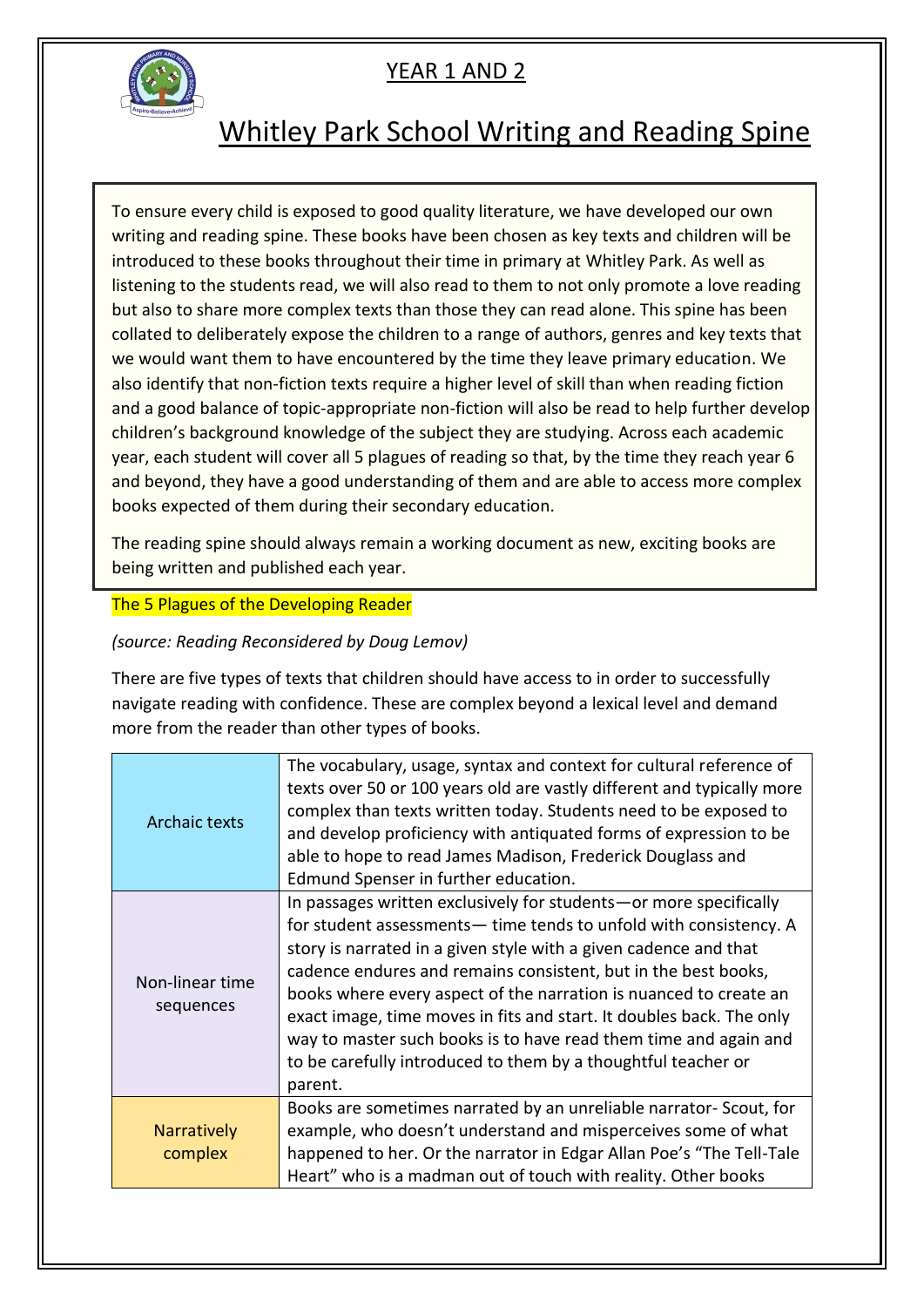

|                             | have multiple narrators such as Faulkner's As I Lay Dying. Others<br>have non-human narrators such as the horse that tells the story in<br>Black Beauty. Some books have multiple intertwined and<br>apparently (for a time) unrelated plot lines. These are far harder to<br>read than books with a single plot line and students need to<br>experience these as well. |
|-----------------------------|-------------------------------------------------------------------------------------------------------------------------------------------------------------------------------------------------------------------------------------------------------------------------------------------------------------------------------------------------------------------------|
| Figurative/Symbolic<br>text | Texts which happen on an allegorical or symbolic level. Not<br>reflected in Lexiles; critical forms of text complexity that students<br>must experience.                                                                                                                                                                                                                |
| <b>Resistant texts</b>      | Texts written to deliberately resist easy meaning-making by<br>readers. Perhaps half of the poems ever written fall into this<br>category. You have to assemble meaning around nuances, hints,<br>uncertainties and clues.                                                                                                                                              |

| <b>ORT</b> | <b>Approx Age</b> | Year | <b>NC Level</b> | Lexile Level |
|------------|-------------------|------|-----------------|--------------|
| 1          | 4-5               | R    |                 | $0 - 75$     |
| 2          | 4-5               | R    |                 | 75-125       |
| 3          | 4-5               | R    | 1               | 125-200      |
| 4          | 5-6               | 1    | 1               | 200-225      |
| 5          | 5-6               | 1    | 1               | 225-300      |
| 6          | 5-6               | 1    | 2               | 300-325      |
| 7          | 6-7               | 2    | 2               | 325-400      |
| 8          | 6-7               | 2    | 2               | 400-475      |
| 9          | 6-7               | 2    | 2               | 475-575      |
| 10         | 6-7               | 2    | 3               | 575-625      |
| 11         | $7 - 8$           | 3    | 3               | 625-650      |
| 12         | $7-8$             | 3    | 3               | 650-725      |
| 13         | 8-9               | 4    | 4               | 725-750      |
| 14         | $9 - 10$          | 5    | 4               | 750-900      |
| 15         | 10-11             | 6    | 4               | 900-1000     |
| 16         | $10 - 11$         | 6    | 4+              | 1000+        |

When planning to use a text, it is important to understand the lexile level.

You can search using:<https://hub.lexile.com/find-a-book/book-results>

Alternatively, you can often find this information on a search engine e.g. google

**Other resources:**

<https://www.booksfortopics.com/year1>

<https://www.booksfortopics.com/year-2>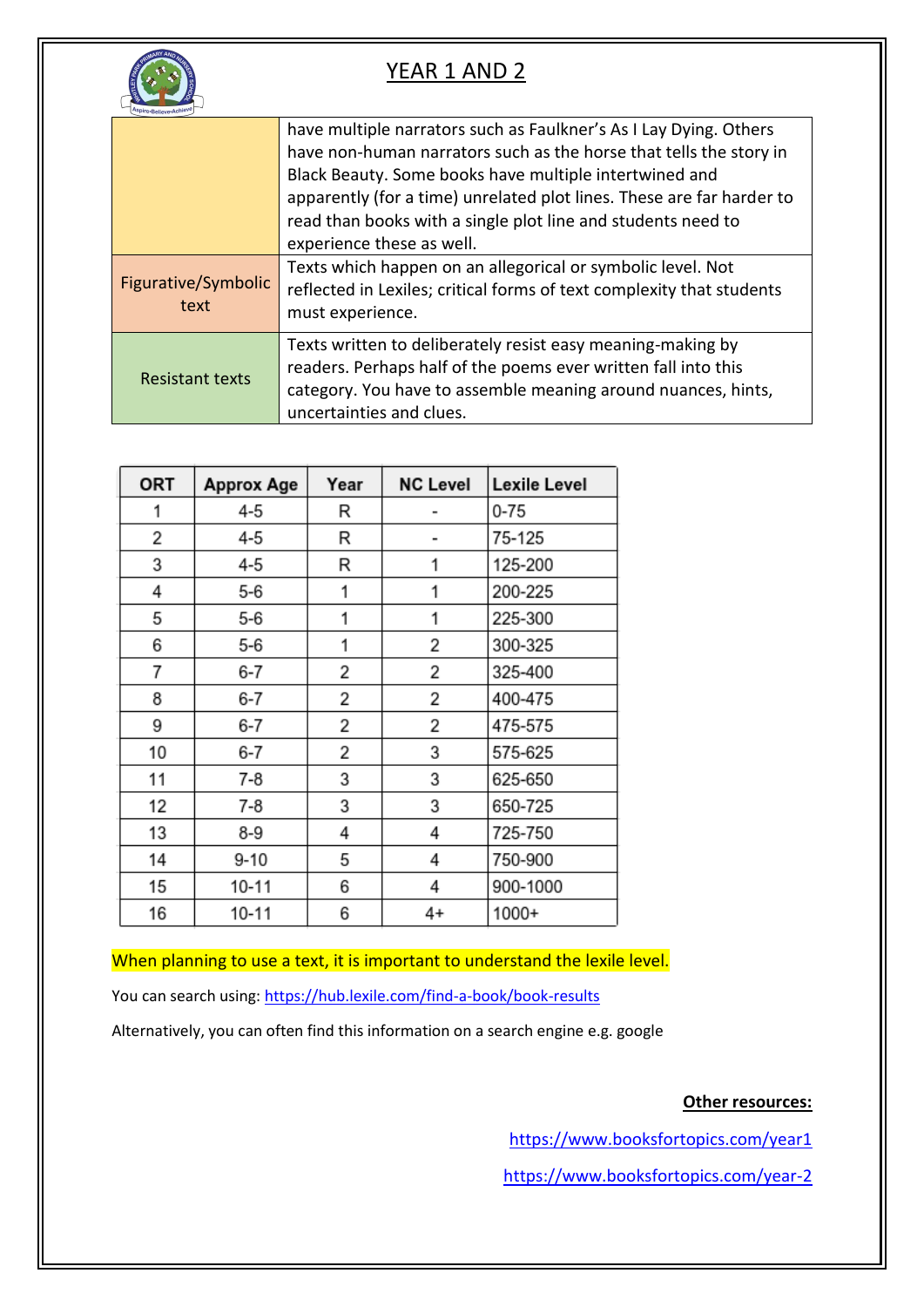

# **Archaic texts**











| <b>NAME OF THE BOOK</b>                                                                                                                      | <b>AUTHOR</b>                    | <b>YEAR</b> | <b>LIBRARY</b> |
|----------------------------------------------------------------------------------------------------------------------------------------------|----------------------------------|-------------|----------------|
| <b>The Ugly Duckling</b>                                                                                                                     | Hans Christian<br>Andersen       | 1844        | $\mathbf{1}$   |
| The Cat in the Hat                                                                                                                           | Dr. Seuss                        | 1957        | $\overline{2}$ |
| <b>Goodnight Moon</b>                                                                                                                        | Margaret Wise Brown              | 1947        |                |
| Aesop's Fables (e.g. The Hare<br>and the Tortoise, The Boy Who<br>Cries Wolf etc.)                                                           | Aesop                            | N/A         | 7              |
| <b>Traditional Stories (e.g.</b><br>Sleeping Beauty,<br>Rumpelstiltskin, Rapunzel,<br>Puss-In-Boots, The Princess<br>and the Pea, Pinocchio) | Various authors                  | N/A         | 29             |
| <b>The Frog Prince</b>                                                                                                                       | <b>Brothers Grimm</b>            | 1812        |                |
| <b>Traditional Nursery Rhymes</b>                                                                                                            | Various authors                  | N/A         | 6              |
| The Three Billy Goats Gruff                                                                                                                  | Paul Galdone                     | 1973        | 9              |
| <b>Pippi Longstocking</b>                                                                                                                    | Astrid Lindgren                  | 1945        | $\overline{3}$ |
| <b>Winnie-the-Pooh</b>                                                                                                                       | A.A. Milne                       | 1926        | $\mathbf{1}$   |
| How the Camel got his Hump                                                                                                                   | <b>Rudyard Kipling</b>           | 1902        |                |
| <b>The Velveteen Rabbit</b>                                                                                                                  | <b>Margarey Williams</b>         | 1922        |                |
| <b>A Bear Called Paddington</b>                                                                                                              | <b>Michael Bond</b>              | 1958        |                |
| The Frog (poem)                                                                                                                              | <b>Hilarie Belloc</b>            | 1896        |                |
| A Good Play, The Swing and<br>My Shadow (poems)                                                                                              | <b>Robert Louis</b><br>Stevenson | 1888        |                |
| The Owl and the Pussycat                                                                                                                     | <b>Edward Lear</b>               | 1871        | $\overline{2}$ |
| The More it Snows (poem)                                                                                                                     | A.A. Milne                       | 1928        |                |
| <b>The Night Before Christmas</b><br>(poem)                                                                                                  | <b>Clement Clarke Moore</b>      | 1823        | $\overline{2}$ |
| <b>Princess &amp; The Pea</b>                                                                                                                | <b>Rachel Isadora</b>            |             |                |
|                                                                                                                                              |                                  |             |                |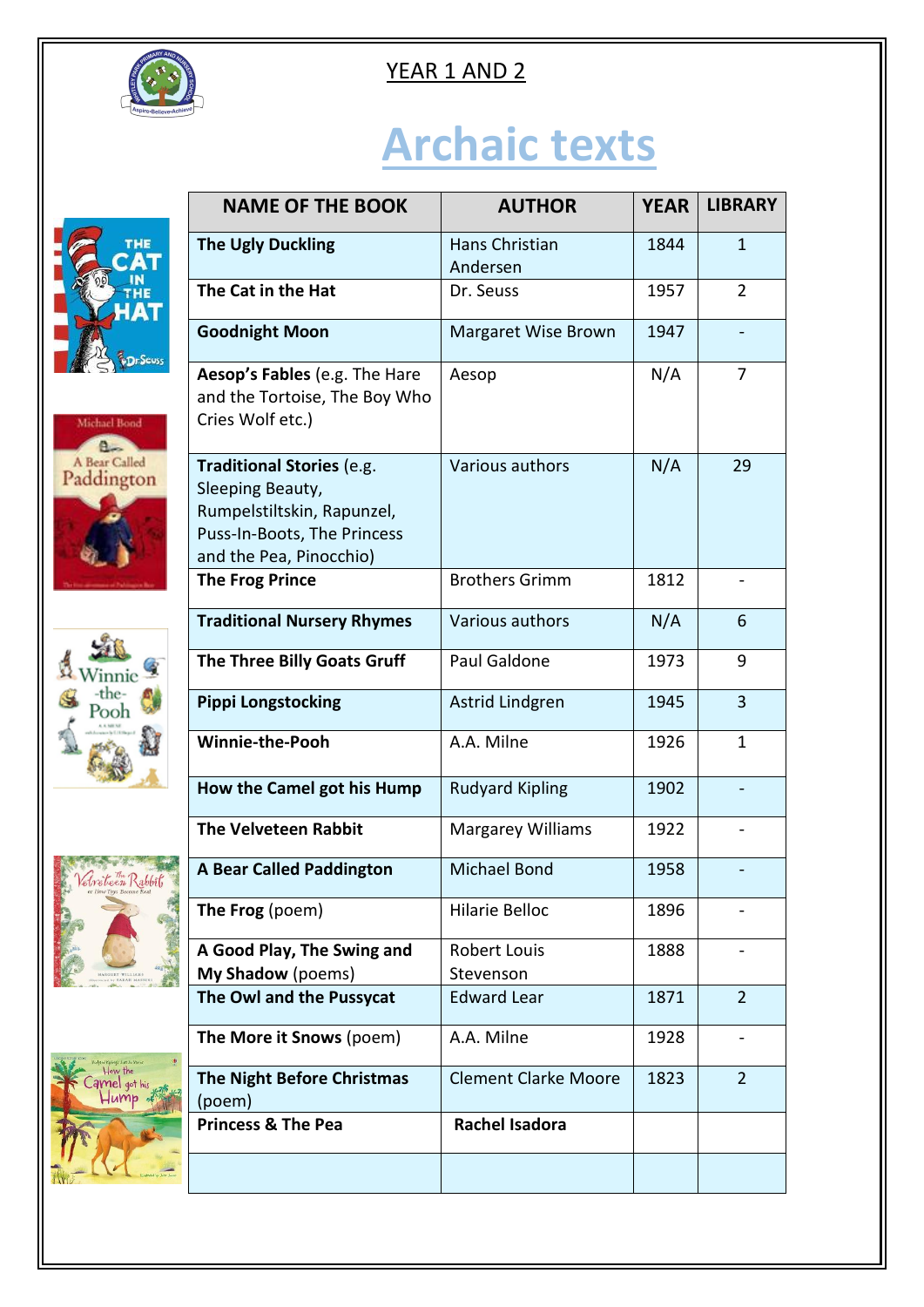

## **Non-Linear Time sequences**

| <b>NAME OF THE BOOK</b>                                       | <b>AUTHOR</b>            | <b>YEAR</b> | <b>LIBRARY</b> |
|---------------------------------------------------------------|--------------------------|-------------|----------------|
| <b>Voices in the Park</b>                                     | Anthony<br><b>Browne</b> | 1998        | 1              |
| The Trouble with Trolls                                       | Jan Brett                | 1992        |                |
| <b>Black and White</b>                                        | David Macaulay           | 1990        |                |
| Grandpa                                                       | John<br>Burningham       | 2003        |                |
| <b>When the Rains Come</b>                                    | <b>Tom Pow</b>           | 2012        |                |
| <b>Three Brave Women</b>                                      | C.L.G. Martin            | 1991        |                |
| The Stinky Cheese Man and<br><b>Other Fairly Stupid Tales</b> | Jon Sciescka             | 1993        | $\overline{2}$ |
| <b>The Tunnel</b>                                             | Anthony<br><b>Browne</b> | 1989        |                |
| Here we are                                                   | <b>Oliver Jeffers</b>    | 2017        |                |
| <b>Meerkat Mail</b>                                           | <b>Emily Gravett</b>     | 2016        |                |
| <b>The Last Polar Bears</b>                                   | <b>Harry Horse</b>       | 1996        |                |





# **Complexity of the Narrator**

| <b>NAME OF THE BOOK</b>                             | <b>AUTHOR</b>                      | <b>YEAR</b> | <b>LIBRARY</b> |
|-----------------------------------------------------|------------------------------------|-------------|----------------|
| <b>Chester</b>                                      | <b>Melanie Watt</b>                | 2007        |                |
| And the Dish Ran Away with the<br>Spoon             | Janet Stevens                      | 2001        |                |
| The Very Smart Pea and the<br><b>Princess to Be</b> | <b>Mini Grey</b>                   | 2003        |                |
| <b>Fantastic Mr Fox</b>                             | <b>Roald Dahl</b>                  | 1970        | 6              |
| <b>Hey Little Ant</b>                               | Hannah and<br><b>Phillip Hoose</b> | 1998        |                |
| <b>The Little House</b>                             | Virginia Lee<br><b>Burton</b>      | 1942        |                |
| The Day the Crayons Quit                            | <b>Drew Daywalt</b>                | 2013        | 5              |



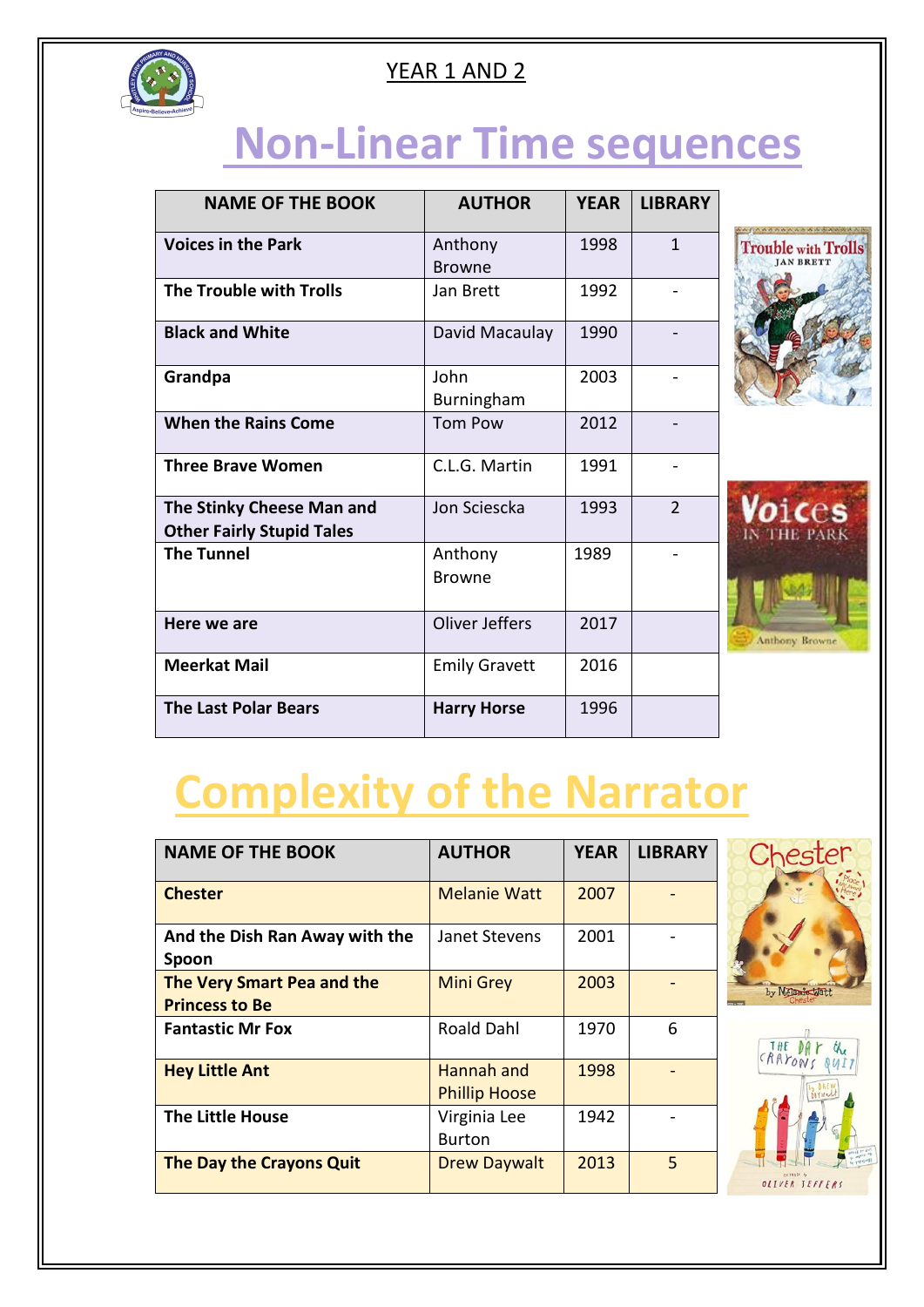

| The Wolf Story: What Really          | <b>Toby Forward</b>    | 2005 | 3 |
|--------------------------------------|------------------------|------|---|
| <b>Happened to Little Red Riding</b> |                        |      |   |
| Hood                                 |                        |      |   |
| The True Story of the Three Little   | John Scieszka          | 1989 |   |
| <b>Pigs</b>                          |                        |      |   |
| The Three Little Wolves and the      | <b>Eugene Trivizas</b> | 1993 |   |
| <b>Big Bad Pig</b>                   |                        |      |   |
| <b>The Rainbow Bear</b>              | <b>Michael</b>         | 2000 |   |
|                                      | <b>Morpurgo</b>        |      |   |
|                                      |                        |      |   |
|                                      |                        |      |   |
|                                      |                        |      |   |
|                                      |                        |      |   |



# **Figurative/Symbolic text**

| <b>NAME OF BOOK</b>                                               | <b>AUTHOR</b>                    | <b>YEAR</b> | <b>LIBRARY</b>           | <b>ISLAN</b>                            |
|-------------------------------------------------------------------|----------------------------------|-------------|--------------------------|-----------------------------------------|
| <b>Grandad's Island</b>                                           | <b>Benji Davies</b>              | 2015        | $\mathbf{1}$             |                                         |
| <b>Owl Babies</b>                                                 | Martin Waddell                   | 1992        | $\overline{3}$           |                                         |
| The Tiger Who Came to Tea                                         | <b>Judith Kerr</b>               | 1968        | $\mathbf{1}$             |                                         |
| <b>Slug Needs a Hug</b>                                           | Jeanne Willis                    | 2015        |                          | The Tiger Who<br>Came to Tea            |
| <b>Where the Wild Things Are</b>                                  | <b>Maurice Sendak</b>            | 1963        | 5                        | and Other Stories<br><b>Judith Kerr</b> |
| The Heart and the Bottle                                          | Oliver Jeffers                   | 2010        | $\mathbf{1}$             |                                         |
| <b>Dinosaurs and All That Rubbish</b>                             | Michael<br>Foreman               | 1993        | $\overline{1}$           | WHERE THE WILD THINGS ARE               |
| Scissors (poem)                                                   | Allen Alhberg                    | 1983        | $\overline{\phantom{a}}$ |                                         |
| <b>I Do Not Mind You Winter</b><br>Wind (poem)                    | <b>Jack Prelutsky</b>            | 1984        |                          |                                         |
| <b>The Red Tree</b>                                               | Shaun Tan                        | 2001        |                          |                                         |
| The Chickens Build a Wall                                         | Jean-Francois<br><b>Dumont</b>   | 2013        |                          |                                         |
| <b>The Building Boy</b>                                           | Ross<br>Montgomery               | 2016        |                          |                                         |
| <b>Little Red Riding Hood</b>                                     | Laurence Anholt                  | 1998        |                          |                                         |
| The Snowflake Mistake by Lou<br><b>Treleavan and Maddie Frost</b> | Lou Trleavan and<br>Maddie Frost | 2016        |                          |                                         |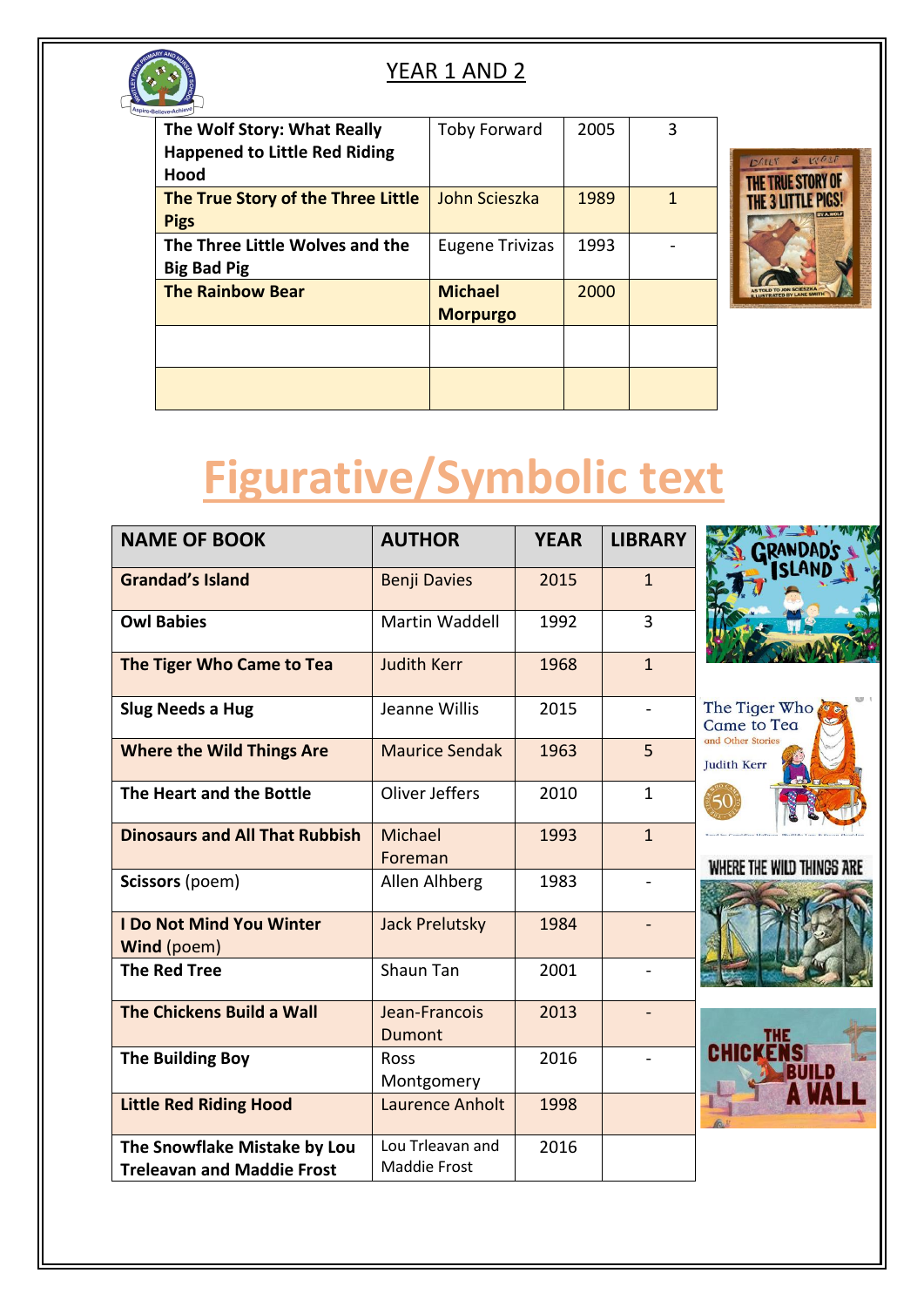

### **Resistant texts**

| <b>NAME OF BOOK</b>              | <b>AUTHOR</b>                     | <b>YEAR</b> | <b>LIBRARY</b> |
|----------------------------------|-----------------------------------|-------------|----------------|
|                                  |                                   |             |                |
| <b>The Book With No Pictures</b> | <b>B.J. Novak</b>                 | 2016        |                |
| <b>Lost and Found</b>            | Oliver Jeffers                    | 2005        | $\mathbf{1}$   |
| <b>Tadpole's Promise</b>         | Jeanne Willis                     | 2003        | $\overline{1}$ |
| <b>Wolves</b>                    | <b>Emily Gravett</b>              | 2005        | 5              |
| <b>The Colour Monster</b>        | <b>Anna Llenas</b>                | 2012        |                |
| <b>Not Now Bernard</b>           | David McKee                       | 1980        | 3              |
| <b>Ning Nang Nong (poem)</b>     | Spike Milligan                    | 1959        |                |
| <b>Mirror</b>                    | Jeannie Baker                     | 2010        |                |
| <b>Masha and The Fire Bird</b>   | <b>Margaret</b><br><b>Bateson</b> | 1999        |                |
|                                  |                                   |             |                |
|                                  |                                   |             |                |
|                                  |                                   |             |                |
|                                  |                                   |             |                |
|                                  |                                   |             |                |
|                                  |                                   |             |                |



The Book With No Pictures **B.J. Novak**